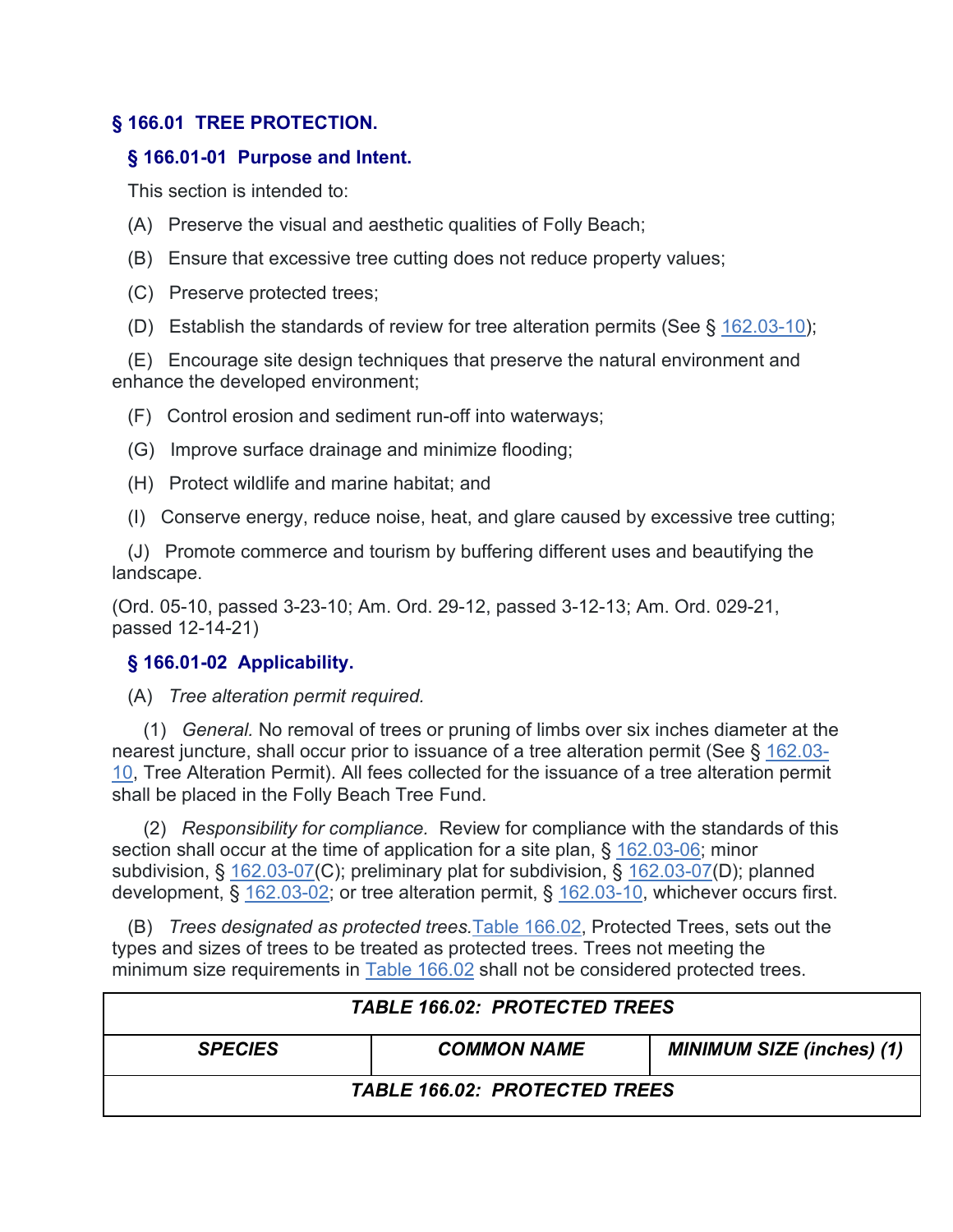| <b>SPECIES</b>                                                               | <b>COMMON NAME</b>         | <b>MINIMUM SIZE (inches) (1)</b> |  |
|------------------------------------------------------------------------------|----------------------------|----------------------------------|--|
| Magnolia grandiflora                                                         | Southern Magnolia          | 12 (DBH)                         |  |
| Quercus Phellos                                                              | Willow Oak                 | 12 (DBH)                         |  |
| Magnolia virginiana                                                          | Sweet Bay Magnolia         | 12 (DBH)                         |  |
| Quercus virginiana                                                           | Live Oak                   | $6$ (DBH)                        |  |
| Quercus launfolia                                                            | Laurel Oak                 | 12 (DBH)                         |  |
| Acer rubrum                                                                  | Red Maple                  | 12 (DBH)                         |  |
| Juniperus virginiana                                                         | Eastern Red Cedar          | 12 (DBH)                         |  |
| Sabal palmetto                                                               | Cabbage Palm or Sabal Palm | 12 (DBH)                         |  |
| Ilex opaca                                                                   | American Holly             | 12 (DBH)                         |  |
| Cornus florida                                                               | <b>Flowering Dogwood</b>   | 12 (DBH)                         |  |
| NOTES:<br>(1) DBH = Diameter at breast height measured 4.5 feet above grade. |                            |                                  |  |

 (C) *Tree protection exemptions.* The following development and activities are exempt from the standards of this section:

 (1) *Removal of dead and nuisance vegetation.* The removal of dead or naturally fallen trees or vegetation, or vegetation that is determined by the Building Official to be a nuisance or threat to the public health, safety, or welfare.

 (2) *Maintaining clear visibility.* The selective and limited removal of trees or vegetation necessary to obtain clear visibility at driveways or intersections, or for the purpose of performing authorized field survey work.

 (3) *Removal of trees on city land.* Removal of trees on city-owned land and public rights-of-way.

 (4) *Period of emergency.* Removal of trees threatening life, property, or other trees during or immediately after dangerous weather conditions such as those associated with hurricanes, tornados, or floods.

 (5) *Silviculture.* Any legally established silviculture use conducted in accordance with South Carolina Forestry Commission requirements.

(Ord. 05-10, passed 3-23-10; Am. Ord. 29-12, passed 3-12-13; Am. Ord. 25-16, passed 1-10-17; Am. Ord. 029-21, passed 12-14-21)

### **§ 166.01-03 Retention of Trees.**

 (A) *Retention of protected trees.* No protected tree may be removed during or after development, except in accordance with § [166.01-03\(](https://codelibrary.amlegal.com/codes/follybeach/latest/follyb_sc/0-0-0-29969#JD_166.01-03)C), Removal of a Protected Tree. In addition, all protected trees shall have the following protections, whether located on public or private land: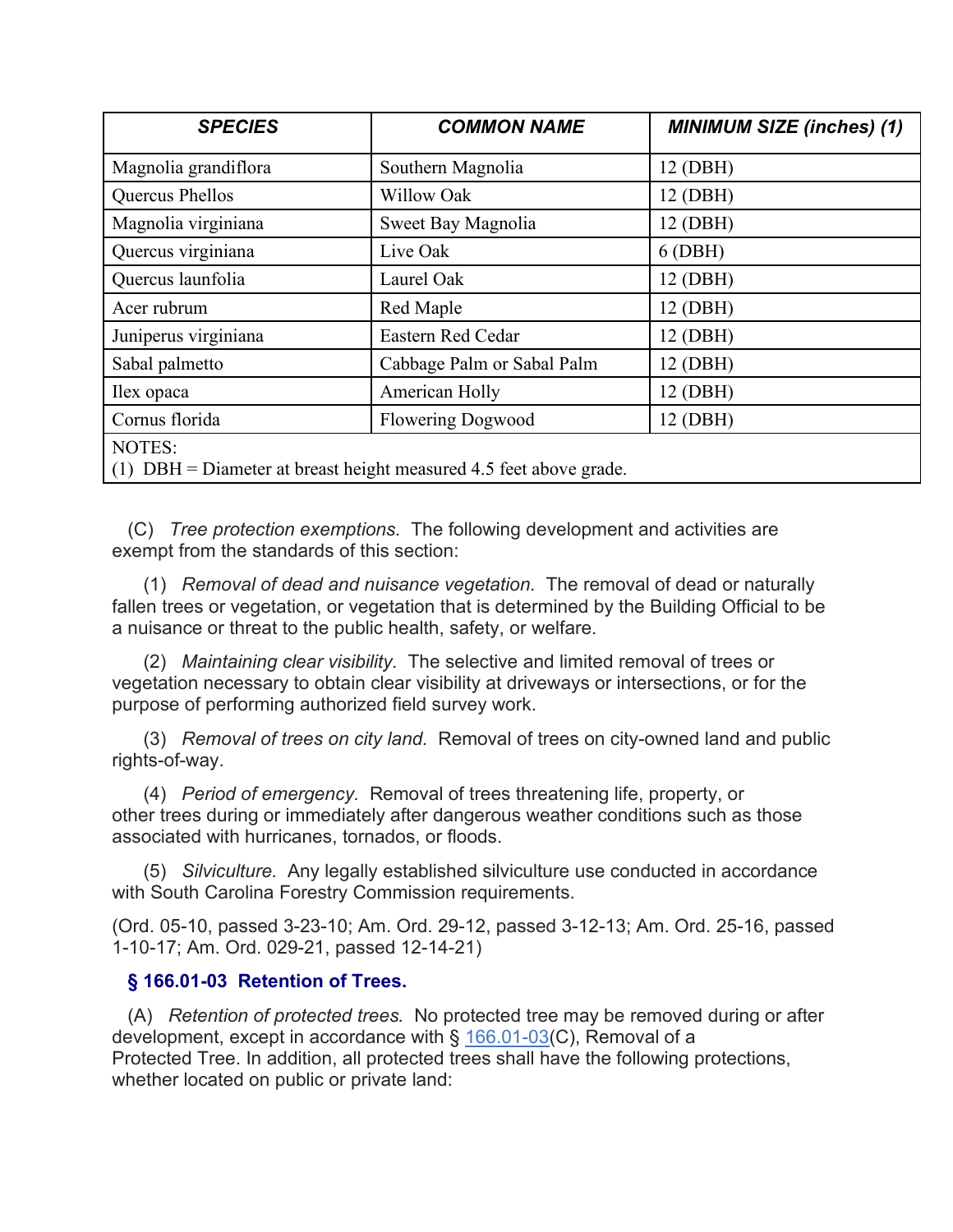(1) *Cutting, removal, or harm prohibited.* Protected trees shall not be cut, removed, pushed over, killed, or otherwise harmed. No protected tree shall be cut in such a manner as to remove limbs greater than six inches in diameter measured at the nearest juncture.

 (2) *Public utilities and electric suppliers.* Public utilities and electric suppliers shall employ best management practices in regard to tree trimming and removal.

 (a) Annually, public utilities and electric suppliers shall submit to the city their plans for tree trimming and/or tree removal. All plans must meet ANSI A300 Standards.

 (b) Tree trimming and removal by utilities, other than the removal of healthy, nonthreatening trees, shall be allowed without a report during a period of emergency, such as hurricane, tornado, ice storm, flood or any other such act of nature.

 (B) *Retention of non-protected trees.* In no case shall the total number of trees with 12-inch DBH or greater, whether protected or non-protected, be reduced to less than 12 trees per acre excluding palmetto trees. This requirement may be satisfied by the retention of non-protected trees or the planting of new shade trees as identified by the South Carolina Forestry Commission.

 (C) *Removal of a protected tree.* The Building Official shall allow removal of protected trees under one of the following conditions:

 (1) *Removal of a severely diseased, high risk, or dying tree.* A protected tree is certified by an ISA certified arborist or SC registered landscape architect arborist certified in the State of South Carolina as severely diseased, high risk, or dying. A severely diseased, high risk, or dying protected tree shall be exempt from § [166.01-](https://codelibrary.amlegal.com/codes/follybeach/latest/follyb_sc/0-0-0-29969#JD_166.01-03) [03\(](https://codelibrary.amlegal.com/codes/follybeach/latest/follyb_sc/0-0-0-29969#JD_166.01-03)E), Replacement/Mitigation of Trees.

 (2) *Removal on single-family lots.* A healthy protected tree is located within the footprint of a proposed dwelling, onsite waste water system, or the access thereto, provided the arrangement of such features is the least impactful to protected trees, and the landowner complies with all mitigation standards.

 (3) *Removal of hazardous trees.* A protected tree is certified by an arborist or other qualified professional as posing a threat to public safety or to the safety of a structure. A hazardous tree shall be exempt from § [166.01-03\(](https://codelibrary.amlegal.com/codes/follybeach/latest/follyb_sc/0-0-0-29969#JD_166.01-03)E), Replacement/Mitigation of Trees.

 (D) *Removal of non-protected trees.* Any tree that is not listed in [Table 166.02,](https://codelibrary.amlegal.com/codes/follybeach/latest/follyb_sc/#JD_Table166.02) Protected Trees, may be removed from a lot without cause. A person removing a healthy non-protected tree with at least 12-inch DBH shall be responsible for mitigation in accordance with  $\S$  [166.01-03\(](https://codelibrary.amlegal.com/codes/follybeach/latest/follyb_sc/0-0-0-29969#JD_166.01-03)E)

 (E) *Replacement/mitigation of trees.* A person causing the destruction or removal of a healthy tree shall be responsible for the following mitigation:

 (1) *Replacement trees required.* Each healthy protected or nonprotected tree removed or destroyed shall be replaced with the minimum number of trees necessary to achieve an equivalent amount of trunk diameter.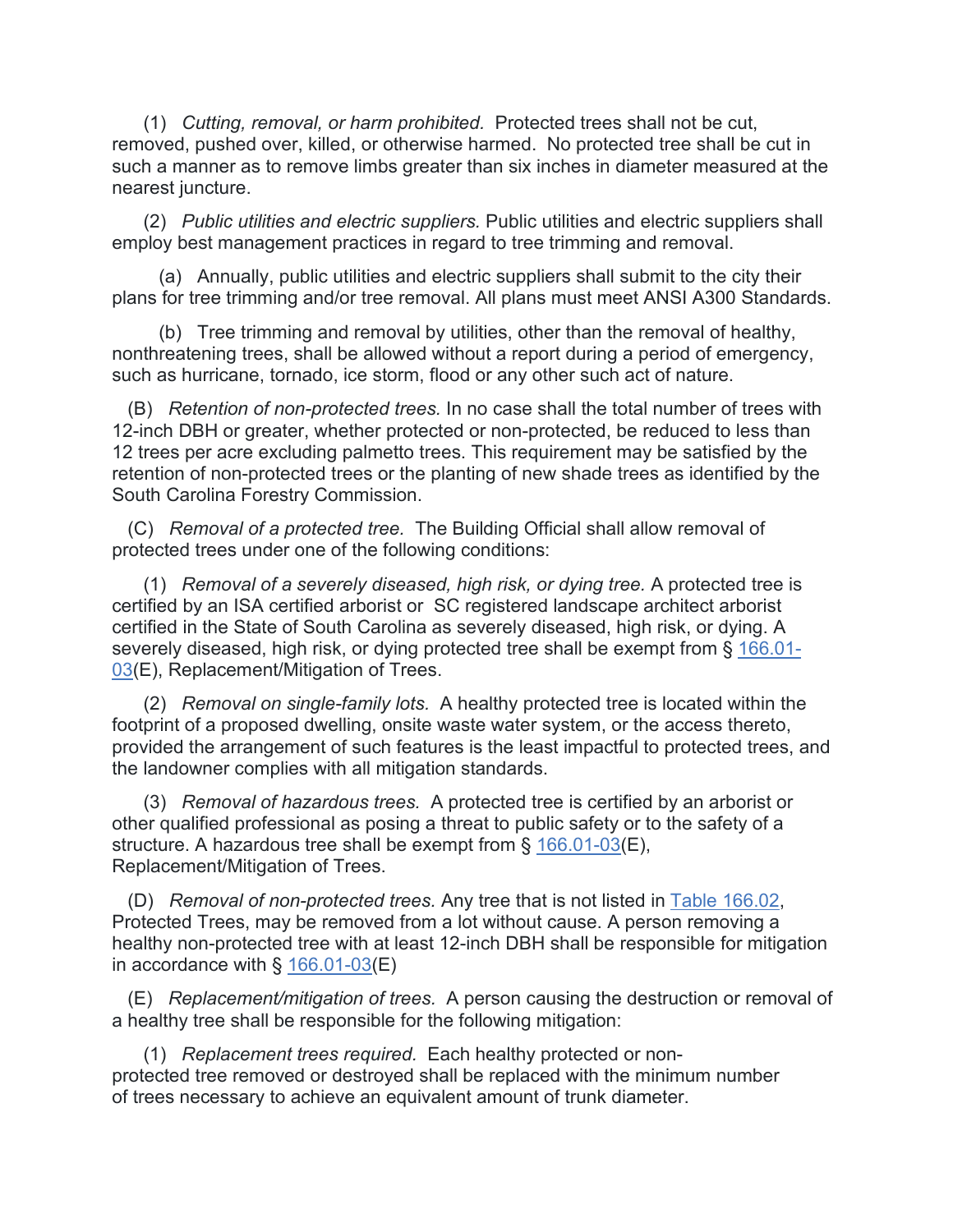(a) For protected trees with DBH greater than 18 inches, the replacement trees required shall be a minimum number of trees necessary to achieve an equivalent amount of trunk diameter equal to 1.5 times the diameter of those trees removed or destroyed.

 (b) For protected trees with DBH greater than 24 inches, the replacement trees required shall be the minimum number of trees necessary to achieve an equivalent amount of trunk diameter equal to two times the diameter of those trees removed or destroyed.

 (2) Replacement of protected trees shall be of the same species as the tree removed or an accepted shade tree species as identified by the South Carolina Forestry Commission. Replacement of non-protected trees shall be from trees listed in [Table 166.02.](https://codelibrary.amlegal.com/codes/follybeach/latest/follyb_sc/#JD_Table166.02)

 (a) *Location of replacement trees.* Replacement trees shall be either planted on the parcel of land from which the protected tree was removed if sufficient space is available, placed on nearby public lands in accordance with § [166.02-08,](https://codelibrary.amlegal.com/codes/follybeach/latest/follyb_sc/0-0-0-30183#JD_166.02-08) Alternative Landscaping Plan, or substituted with fee-in-lieu to the city's Tree Fund.

 (b) *Replanting period.* Replacement trees shall be provided within 12 months of the removal or destruction of the protected tree(s). For those trees removed for the purpose of new construction or substantial improvement to a structure, replacement trees shall be provided prior to the issuance of a certificate of occupancy.

 (c) *Establishment period.* Replacement trees shall be maintained through an establishment period of at least two years. The applicant shall guarantee the survival and health of all replacement trees during the establishment period and guarantee any associated replacement costs (See § [167.03,](https://codelibrary.amlegal.com/codes/follybeach/latest/follyb_sc/0-0-0-30857#JD_167.03) Performance Agreements). If the replacement trees do not survive the establishment period, the applicant shall purchase and install new replacement trees.

 (3) Mitigation for the removal of protected and non-protected trees may be satisfied by the payment of a fee in lieu of mitigation.

 (a) The value of the fee in lieu of mitigation shall be determined by the computing the average of two written quotes for cost of replacement trees required in § [166.01-](https://codelibrary.amlegal.com/codes/follybeach/latest/follyb_sc/0-0-0-29969#JD_166.01-03) [03\(](https://codelibrary.amlegal.com/codes/follybeach/latest/follyb_sc/0-0-0-29969#JD_166.01-03)E). For non-protected trees, the fee shall be calculated on written quotes for the species of tree being removed. The written quotes will be provided by the applicant and sourced from a person with credentials acceptable to the Zoning Administrator.

 (b) A fee in lieu of mitigation must be paid at the time of application for a permit to remove a protected tree or at the time of payment of any fine related to unlawful removal or destruction of a protected tree.

 (c) All fees in lieu of mitigation for the removal of protected trees shall be placed in the Folly Beach Tree Fund.

(Ord. 05-10, passed 3-23-10; Am. Ord. 20-10, passed 9-28-10; Am. Ord. 29-12, passed 3-12-13; Am. Ord. 19-13, passed 12-10-13; Am. Ord. 25-16, passed 1-10-17; Am. Ord. 029-21, passed 12-14-21)